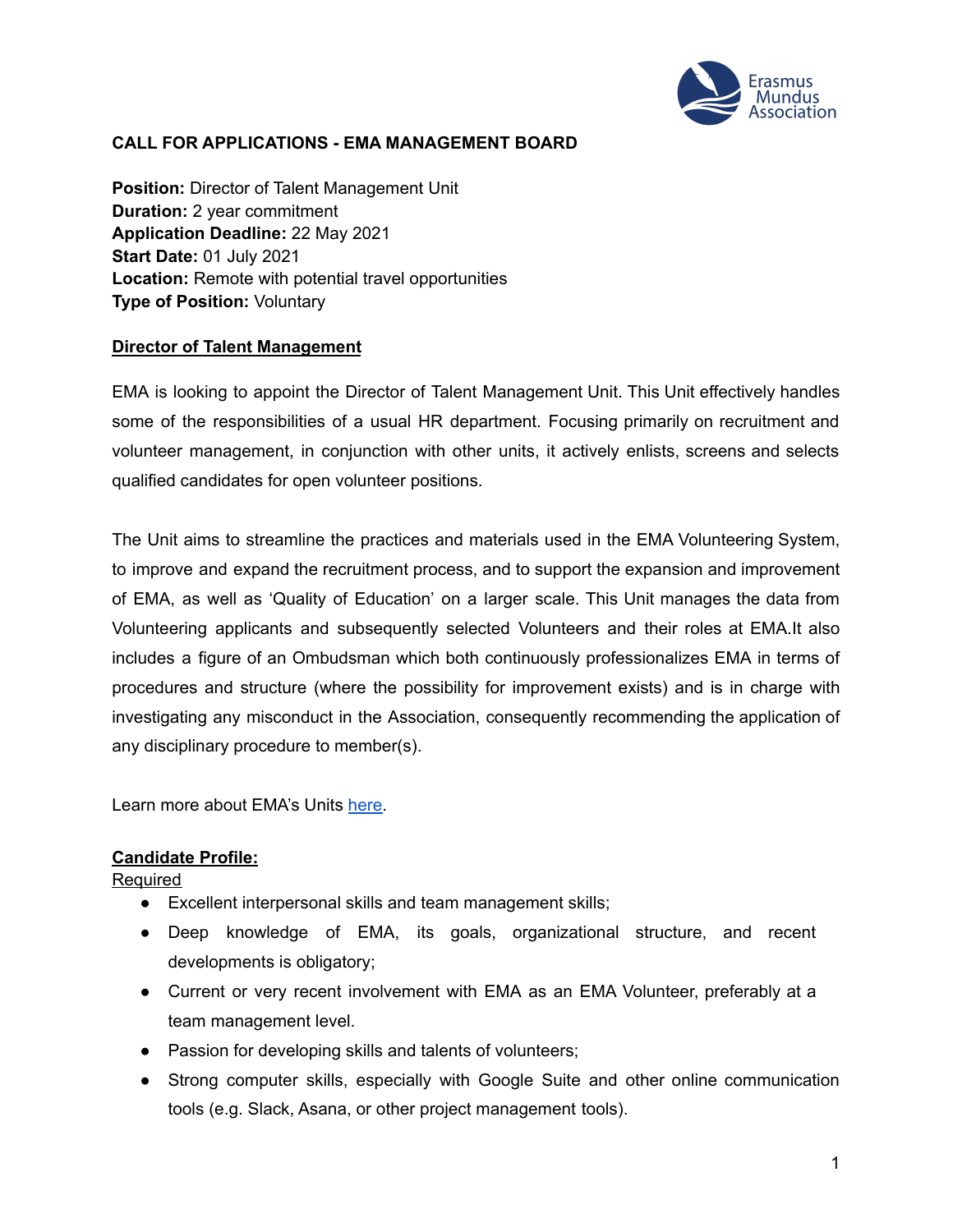- Very good skills with "Google Sheets" and "Google Docs".
- Good knowledge of the "General Data Protection Regulation (GDPR)" and how EMA Volunteers' data need and can be protected.
- Previous experience with a volunteering/internship programme and/or another student/volunteers driven organization.

## Preferred

- Experience in an HR management role or team leadership position, or administration and managing an NGO, or similar;
- Degree in organisational psychology, human resource management or similar relevant field;
- Commitment to organizational values and behaviours that underpin the culture and values of EMA;
- Ability to work in a diverse multicultural environment on a remote basis;
- Demonstrated conflict resolution and mediation skills.

# **Responsibilities:**

- Drive the talent management through the EMA Volunteer Program and lead the team of Volunteer Coordinators;
- Simplify and streamline the volunteers' selection process;
- Strive to increase the quantity and quality of the applications received;
- Improve the quality of the assistance provided to EMA Volunteers and the onboarding services provided to new volunteers (including issuing of volunteering agreements, sending onboarding documents, and generating recommendations letters);
- Monitor and evaluate the performance of the EMA Volunteer Program and talent management;
- Keep an up-to-date EMA internal database of active volunteers;
- Lead the promotion of learning culture across the Association and encourage good performance and values;
- Support future career development of EMA Volunteers through skills training and learning practices;
- Mediate conflict situations when they arise between volunteers.